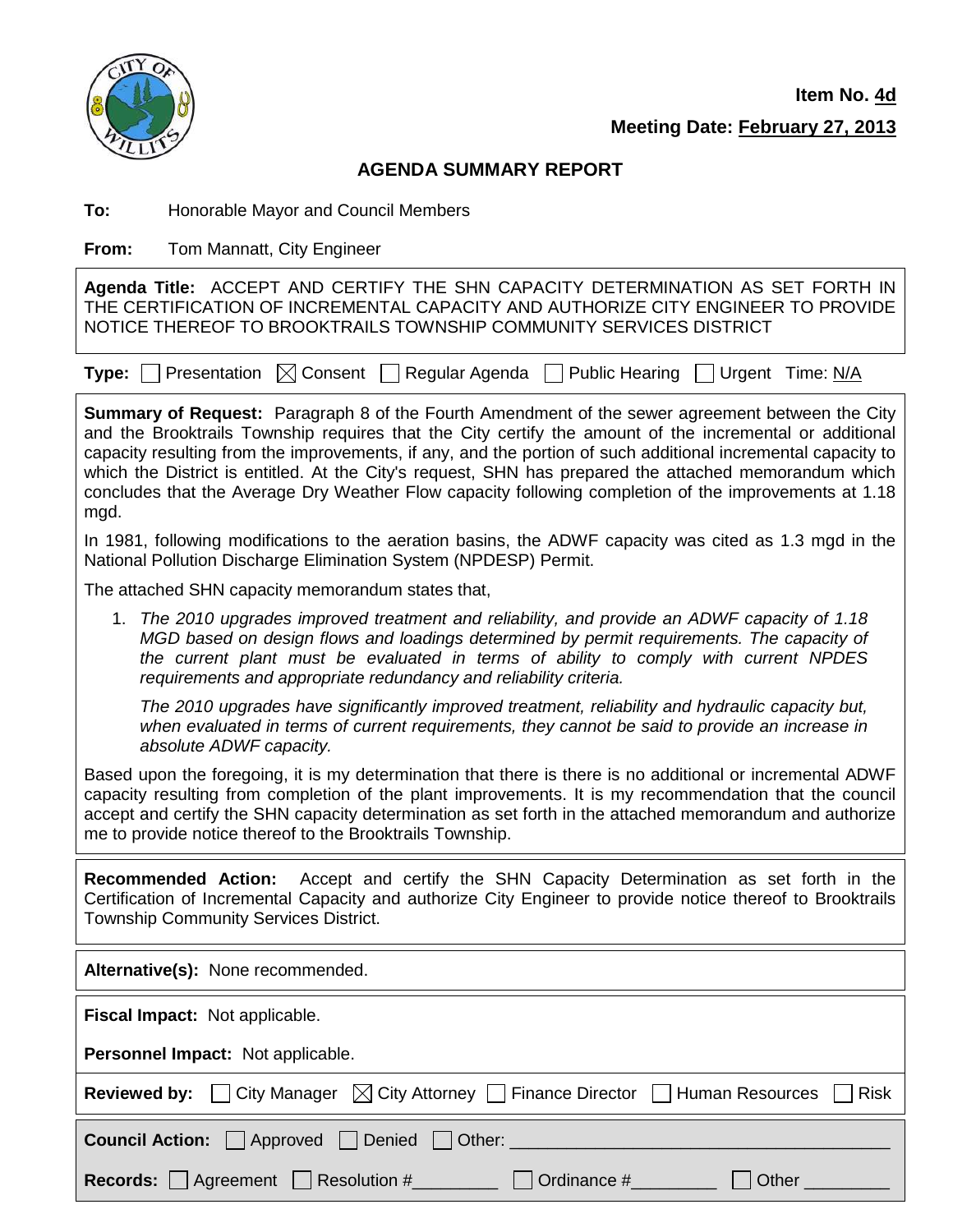February 22, 2013

Denise Rose Brooktrails Township Community Services District 2480 Birch Street Willits, California 95490

> RE: Certification of Incremental Capacity Available for Brooktrails Township Willits 2012- 2013 Willits Wastewater Treatment Plant Stages 2&3 Secondary Treatment Plant Improvements & Enhancement Wetlands

Dear Ms. Rose:

Pursuant to the attached analysis of SHN, this will certify on behalf of the City of Willits, as required in paragraph 8 of the Fourth Amendment to Agreement by City of Willits for Disposal of Sewage from Brooktrails Township Community Services District, that there is no additional incremental capacity available upon completion of the above referenced Wastewater Facilities Improvement project. Furthermore, there is no portion of incremental capacity to which the District shall be entitled.

Respectfully,

Thomas M. Mannatt City Engineer City of Willits Phone (707) 459-7136 Email: tmannatt@willitscity.com

Enclosure

cc: H. James Lance, City Attorney Steven C. Mitchell, Attorney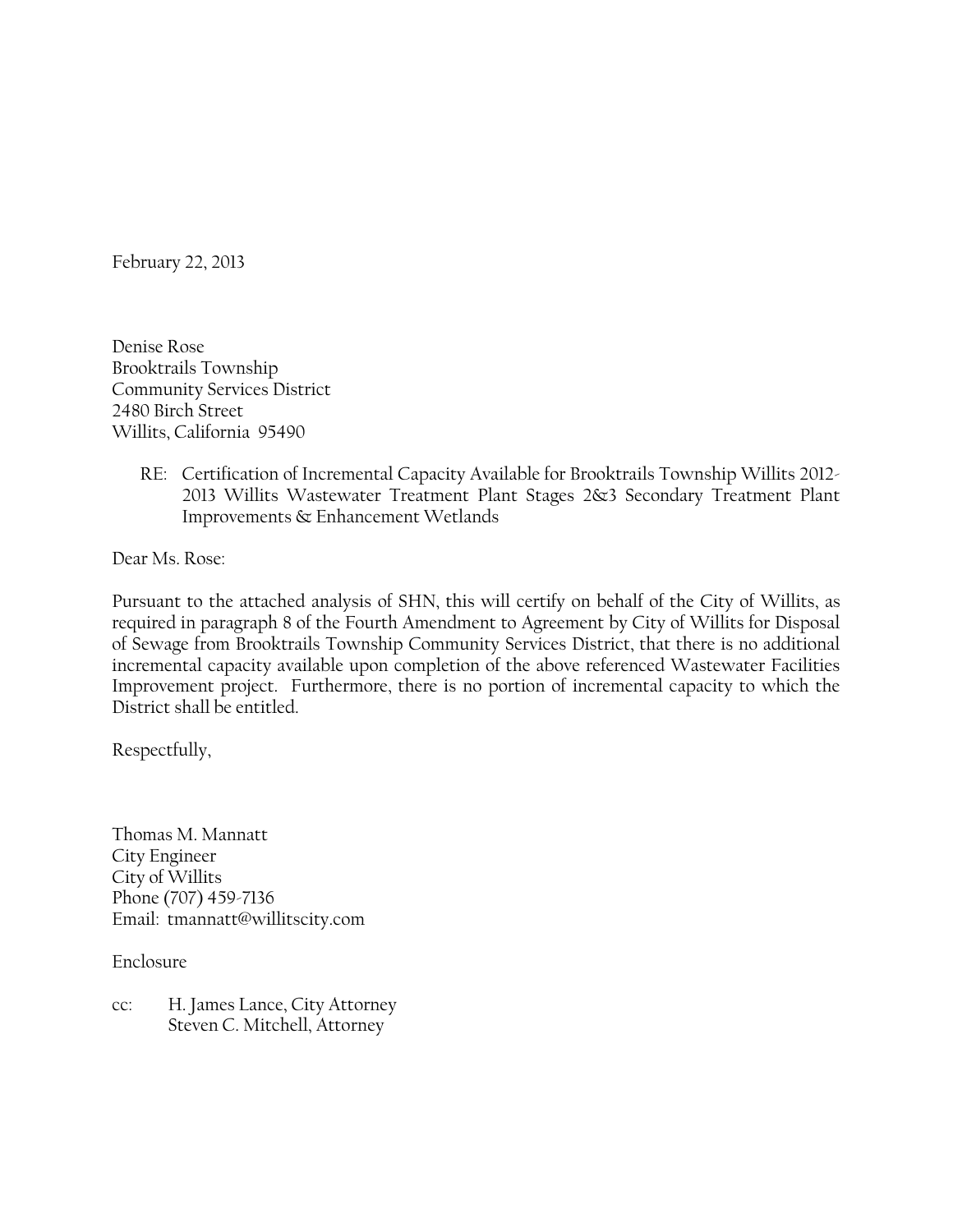

# *Technical Memorandum*

| Reference: | 412072                      |
|------------|-----------------------------|
| Date:      | February 21, 2013           |
| To:        | Tom Herman, Project Manager |
| From:      | Susan Foreman, P.E.         |
|            |                             |

#### **Subject: Willits Wastewater Treatment Plant Average Dry Weather Flow Capacity**

#### **Background**

Secondary treatment at the Willits Wastewater Treatment Plant (WWTP) is based on an extended aeration activated sludge process. Improvements to this process were required to improve the reliability of this process and the ability to meet the higher effluent quality required by the permit approved in 2010. These improvements included:

- Replacing the mechanical aerators with diffused aeration
- Decreased loading –improved reliability of Biological Oxygen Demand (BOD) removal
- Increasing aeration capacity to provide nitrification of ammonia and total nitrogen removal
- Increased clarification capacity needed to reduce suspended solids and turbidity required for disinfection with UV

### **Design Capacity**

l

To comply with funding agency guidelines the recently completed plant upgrades were designed based on a twenty year planning period ending in 2025. The design Average Dry Weather Flow (ADWF) is 1.18 Million Gallons per Day (MGD), BOD loading 2,037 lbs/day and Total Suspended Solids (TSS) loading 2683 lbs/day. [1](#page-2-0)

SHN has been asked to compare the capacity of the 2010-02 upgrade with estimated capacity before the upgrade. Following modifications to the aeration basins made in 1981, the ADWF capacity was cited as 1.3 MGD in the 1990 National Pollution Discharge Elimination System (NPDES) Permit and in the Wastewater Treatment Plant Evaluation prepared by Harris Consultants Inc. Oct. 1991. The basis for this estimate of capacity was not given.

We have no official documentation of how the ADWF capacity of the 1981 upgrade was arrived at. We can provide a comparison of capacity for the 1981 and 2010 upgrades based on similar design criteria but only in the context of the effluent water quality that each could provide.

<span id="page-2-0"></span><sup>1</sup> These design flows were published in Pre-Design Report Tech Memorandum 01 August 16,2007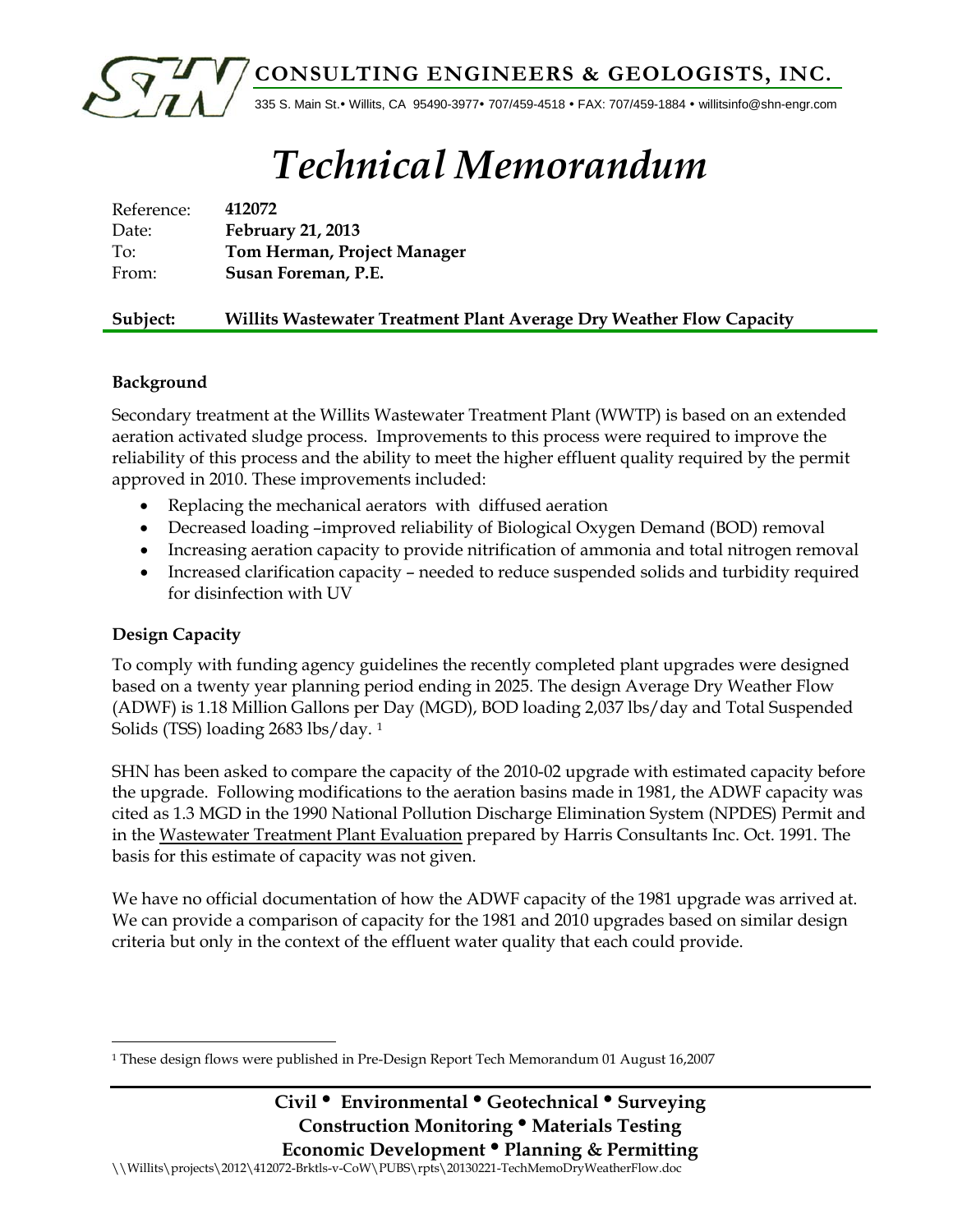Tom Herman, Project Manager **Willits Wastewater Treatment Plant Dry Weather Flow Capacity** February 21, 2013 Page 2

#### **Permit Requirements**

The NPDES permits in 1990 and 2010 are very different. Differences in effluent requirements for BOD, TSS, and Total Nitrogen (TN), are summarized in Table 1.

| Table 1<br><b>NPDES Permit CA0023060</b>   |                            |                                                |  |  |  |  |
|--------------------------------------------|----------------------------|------------------------------------------------|--|--|--|--|
| <b>Effluent Requirements 1990 and 2010</b> |                            |                                                |  |  |  |  |
|                                            | 30-Day Average             |                                                |  |  |  |  |
|                                            | 1990 Order# 90-92          | 2010 Order # R1-2010-0017                      |  |  |  |  |
| <b>BOD</b>                                 | $30 \,\mathrm{mg}/l^{1}$   | $10 \,\mathrm{mg}/l$                           |  |  |  |  |
|                                            | $325$ ppd <sup>2</sup>     | 334 ppd                                        |  |  |  |  |
| <b>TSS</b>                                 | $30 \text{ mg}/1$          | $10 \,\mathrm{mg}/l$                           |  |  |  |  |
|                                            | $325$ lb/day               | 334 lb/day                                     |  |  |  |  |
| TN                                         | No limit                   | $10 \text{ mg}/1$ (DP <sup>3</sup> -002)       |  |  |  |  |
|                                            |                            | $6 \,\mathrm{mg}/1 \,(\mathrm{DP}\text{-}003)$ |  |  |  |  |
| 1.                                         | mg/l: milligrams per liter |                                                |  |  |  |  |
| 2.                                         | ppd: pounds per day (ppd)  |                                                |  |  |  |  |
| 3.                                         | DP: /discharge Point       |                                                |  |  |  |  |

Note: the mass discharge limit of 334 ppd in the 2010 permit is based on flows up to a maximum monthly flow of 4.0 MGD. The 1990 permit limit is based on the ADWF of 1.3 MGD. In other words, the 1990 mass discharge limit of 325 ppd is based on higher concentrations and lower total volume.

#### **Design Criteria**

Relevant design criteria for estimating the ADWF capacity of the plant before and after the recent upgrades are summarized in Table 2. To a large extent ADWF capacity is based on the ability to treat the loadings, BOD, TSS, and TN, associated with the design flows. For design element where hydraulic capacities were the main consideration, those flows and design criteria have been noted.

| Table 2<br><b>Design Comparison</b><br>1981 and 2009 Upgrades |                                                 |                                                                                                                    |  |  |  |
|---------------------------------------------------------------|-------------------------------------------------|--------------------------------------------------------------------------------------------------------------------|--|--|--|
|                                                               | 1981 Upgrade                                    | 2010 Upgrade                                                                                                       |  |  |  |
| <b>ADWF Flows</b>                                             | $1.3\text{ MGD}$                                | 1.18 MGD                                                                                                           |  |  |  |
| Wet Weather Flow                                              | PWWF <sup>1</sup> Capacity 3.0 MGD              | AWWF <sup>2</sup> 2.44 MGD<br>MMDWF <sup>3</sup> 2.24 MGD<br>MMWWF <sup>4</sup> 4.62 MGD<br>PWWF Capacity: 7.0 MGD |  |  |  |
| <b>BOD</b> Loading                                            | $2,244$ ppd <sup>5</sup>                        | 2,037 ppd                                                                                                          |  |  |  |
| <b>Aeration Volume</b>                                        | 1.38 MG <sup>6</sup> (185,000 CF <sup>7</sup> ) | 2.44 MG (326,000 CF)                                                                                               |  |  |  |
| Detention Time                                                |                                                 |                                                                                                                    |  |  |  |
|                                                               | 24 hours at ADWF                                | 50 hours                                                                                                           |  |  |  |
|                                                               | 11 Hours at PWWF                                | 24 hours at AWWF                                                                                                   |  |  |  |

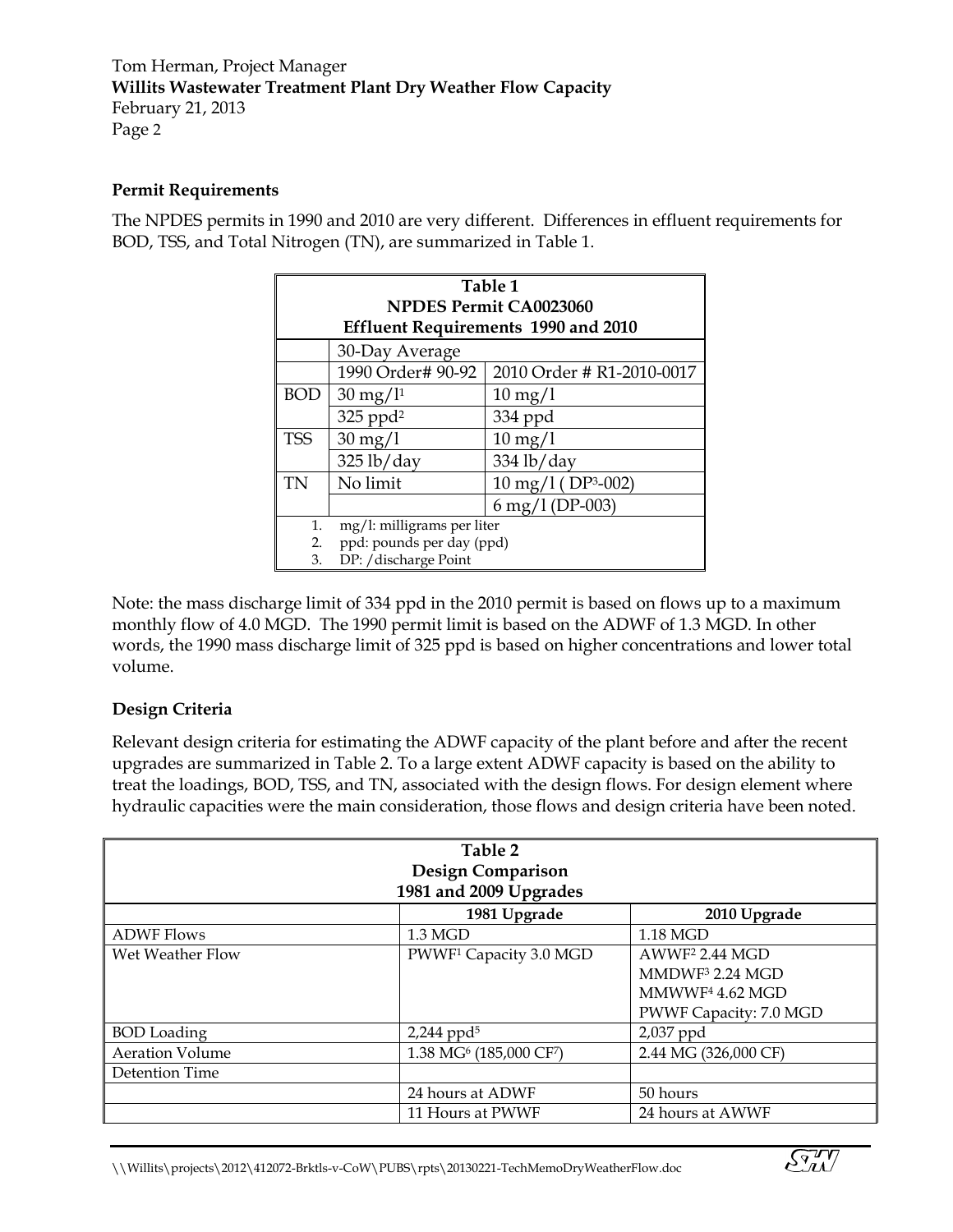| Table 2 (cont'd)                                                        |                                                                                                                |                                          |  |  |  |  |
|-------------------------------------------------------------------------|----------------------------------------------------------------------------------------------------------------|------------------------------------------|--|--|--|--|
| <b>Design Comparison</b><br>1981 and 2009 Upgrades                      |                                                                                                                |                                          |  |  |  |  |
| <b>Loading Rates</b>                                                    |                                                                                                                |                                          |  |  |  |  |
|                                                                         | 12.0 lbs BOD / 1,000 CF                                                                                        | 6.2 lbs BOD / 1,000 CF                   |  |  |  |  |
|                                                                         |                                                                                                                |                                          |  |  |  |  |
| Aeration                                                                |                                                                                                                |                                          |  |  |  |  |
|                                                                         | Mixer                                                                                                          | Diffused Air                             |  |  |  |  |
|                                                                         | (4) 20 Horse Power (HP)                                                                                        | $(2)$ 75 HP Blowers                      |  |  |  |  |
|                                                                         |                                                                                                                | $(1)$ 50 HP                              |  |  |  |  |
| <b>BOD</b> removed                                                      | 1,919 ppd                                                                                                      | 1,938 ppd                                |  |  |  |  |
| NH4 removed                                                             | 108 ppd                                                                                                        | 305 ppd                                  |  |  |  |  |
| Oxygen Required                                                         |                                                                                                                |                                          |  |  |  |  |
| Actual Oxygen Required (AOR) <sup>8</sup>                               | 3,375 ppd                                                                                                      | 4,310 ppd                                |  |  |  |  |
| Standard Oxygen Required (SOR) <sup>9</sup>                             | $216$ lbs/hr                                                                                                   | 382 lbs/hr                               |  |  |  |  |
|                                                                         | DO 2.0 mg/l                                                                                                    | $2.0 \,\mathrm{mg}/1$                    |  |  |  |  |
|                                                                         |                                                                                                                | (Nitrification)                          |  |  |  |  |
|                                                                         | $181$ lbs/ $hr$                                                                                                | 250 lbs /hr                              |  |  |  |  |
|                                                                         | DO 0.5 mg/l                                                                                                    | $2.0 \,\mathrm{mg}/1$                    |  |  |  |  |
|                                                                         |                                                                                                                | (Wave-Ox)                                |  |  |  |  |
| Standard Oxygen Supplied <sup>12</sup>                                  | 154 lbs/hour (2.0 mg/l)                                                                                        | 468 lbs. /hr (2,500 scfm <sup>10</sup> ) |  |  |  |  |
|                                                                         | 183 lbs/hour (0.5 mg/l)                                                                                        | 1 blower off line                        |  |  |  |  |
| Mixing requirements                                                     | 104 HP                                                                                                         | 50 HP (800-1200 scfm)                    |  |  |  |  |
| Clarification                                                           |                                                                                                                |                                          |  |  |  |  |
| Overflow rate                                                           | @1.3 MGD, 662 gpd/SF <sup>11</sup>                                                                             | @1.18 MGD, 307 gpd/SF                    |  |  |  |  |
|                                                                         |                                                                                                                | 1 Clarifier O/L                          |  |  |  |  |
|                                                                         | @3.0 MGD, 1,500 gpd/SF                                                                                         | @7 MGD, 1,000 gpd/SF                     |  |  |  |  |
| PWWF: Peak Wet Weather Flow<br>1.                                       |                                                                                                                |                                          |  |  |  |  |
| AWWF: Average Wet Weather Flow<br>2.                                    |                                                                                                                |                                          |  |  |  |  |
| 3.                                                                      | MMDWF: Maximum Month Dry Weather Flow                                                                          |                                          |  |  |  |  |
| 4.                                                                      | MMWWF: Maximum Month Wet Weather Flow                                                                          |                                          |  |  |  |  |
| 5.                                                                      | ppd: pounds per day. The influent loading assumes that average influent concentration is 207 mg/l same as that |                                          |  |  |  |  |
|                                                                         | used to estimate current loadings.                                                                             |                                          |  |  |  |  |
| 6.<br>CF: cubic feet<br>7.                                              | MG:Million Gallons.                                                                                            |                                          |  |  |  |  |
| 8.                                                                      | Actual Oxygen Required (AOR) based on 2.5 lbs. 02 per lb. Of BOD removed and 4.6 lbs. 02 per lb. of nitrogen   |                                          |  |  |  |  |
| removed.                                                                |                                                                                                                |                                          |  |  |  |  |
| 9.                                                                      | Standard Oxygen Required (SOR) AOR is converted to SOR taking into account factors such as temperature         |                                          |  |  |  |  |
| oxygen transfer efficiency and dissolved oxygen (DO) level in the basin |                                                                                                                |                                          |  |  |  |  |
| 10. scfm: standard cubic feet per minute                                |                                                                                                                |                                          |  |  |  |  |
| 11. SF: square feet                                                     |                                                                                                                |                                          |  |  |  |  |

12. Oxygen supplied: 1981 Upgrade; "Aerator Oxygen Transfer", Engineering Predesign Report, Barret Harris Assoc July. 1981*, 2007/* 2009 Upgrade; " Biolac Aeration Design Parkson 2008.

The following conclusions can be drawn regarding the ADWF capacity before and after the recent upgrades:

• The aeration basins in the 2010 upgrade were designed with longer detention times and lower BOD loading rates to provide BOD removal to the low levels required by the 2010 NPDES Permit.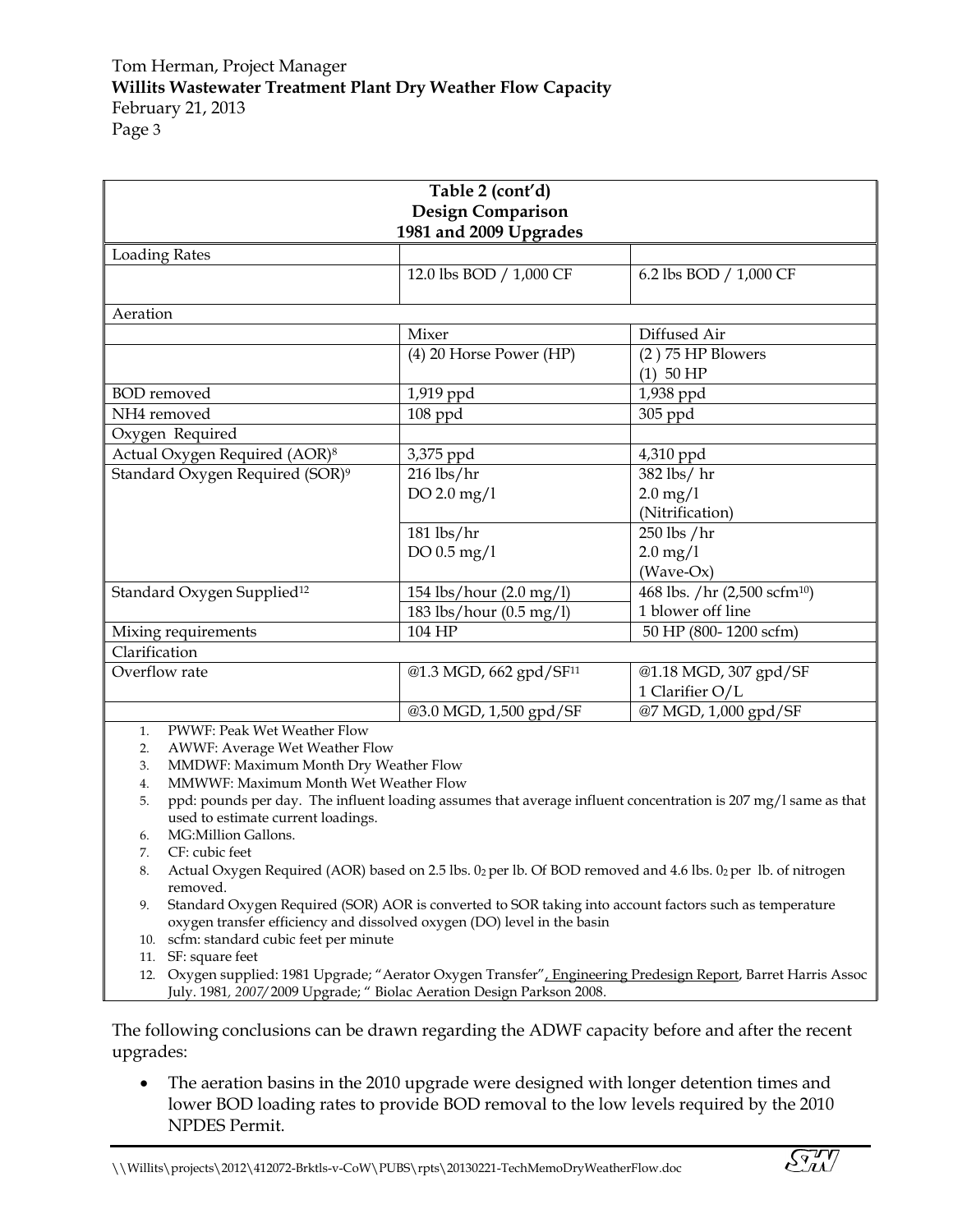- Oxygen requirements for the 2010 upgrade increased because of the need to remove nitrogen.
- Before the 2010 upgrade there was insufficient aeration to maintain dissolved oxygen (DO) levels of 2.0 mg/l, or to provide adequate mixing even without nutrient removal.
- The 2010 upgrades provided needed redundancy for aeration, and clarification

Note: Biosolids treatment was not included in the previous table but has consistently been listed as a plant deficiency since 1981. The 2010 upgrade increased the capacity and reliability of biosolids treatment system.

### **Conclusion**

The recently completed Willits WWTP plant upgrade was required to bring the facility into compliance with a Cease and Desist Order (CDO) under which it had been operating. The CDO was instituted originally to address disposal concerns regarding the inability of the facility to meet required dilution rates during the spring and fall while discharging to Outlet Creek. Approval of the variance request allowing a reduction in required dilution rates was predicated on improved effluent quality as defined in the 2010 NPDES Permit.

The 2010 upgrades improved treatment and reliability, and provide an ADWF capacity of 1.18 MGD based on design flows and loadings determined by permit requirements. The capacity of the current plant must be evaluated in terms of ability to comply with current NPDES requirements and appropriate redundancy and reliability criteria.

The 2010 upgrades have significantly improved treatment, reliability and hydraulic capacity but, when evaluated in terms of current requirements, they cannot be said to provide an increase in absolute ADWF capacity. Neither is it correct to say that there has been a reduction in ADWF capacity. In 1981 the facility was operating under a very different regulatory regime than currently, and the ADWF capacity of 1.3 MGD was based on a 30/30 permit and no nutrient removal. Without the 2010 upgrades the facility would not be able to treat current or projected flows to the levels as defined in the 2010 NPDE permit.

The 2010 upgrades include the capacity for future growth in the City and Brooktrails. The design flows and loadings are based on data analyzed as part of the 2002 Preliminary Engineering Report projected to 2025 at an assumed annual rate of growth of 1.7% for each entity.

The ADWF capacity of 1.18 MGD is based on the capacity of the secondary treatment system to remove the BOD, TSS and TN associated with that flow. The ADWF capacity can be increased by increasing the aeration system capacity. The aeration system installed as part of the 2010 upgrades has excess aeration capacity built into the system. Each suspended diffuser assembly has three diffuser tubes with space for two more. If future loadings exceed the design capacity on a regular basis, additional diffuser tubes can be added to increase airflow and the smaller 50 HP Blower would be upsized to 75 HP.